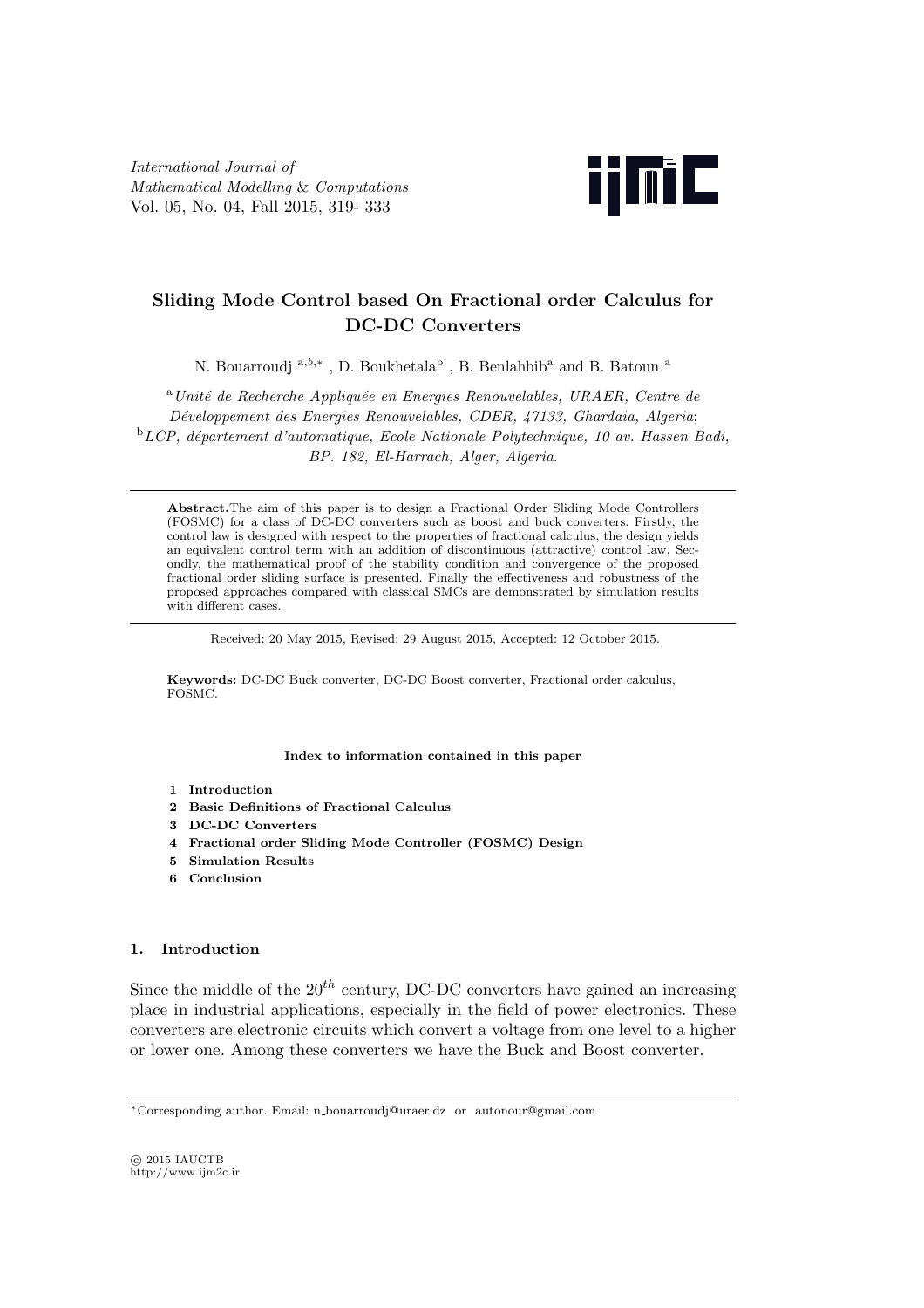Many works are reported for the regulation of the output voltage of these converters in the closed loop, such as the Proportional Integral (PI) and hysteretic control....etc.

Besides, the Sliding Mode Control (SMC) for example was largely proved its efficiency through the reported theoretical studies  $[1]$ ,  $[2]$ ,  $[3]$ ,  $[4]$ . The first step of SMC design is to select a sliding surface that models the desired closed-loop performance in state variable space. The second step is to design the equivalent and a hitting control law such as the system state trajectories forced toward the sliding surface and slides along it to the desired attitude.

Many works based on sliding mode are reported in integer order control of DC-DC converters [5], [6], [7], [8] before the apparition of the fractional order sliding mode control by [9], [10] and [11]; these fractional controllers are based on the fractional order PI, PD and PID sliding surfaces.

Motivated by the above discussion this paper designs a Fractional Order Sliding Mode Controller (FOSMC) for buck and boost converters in which the sliding surface proposed for the buck converter is a generalization of the classical PD sliding surface  $S = \dot{e} + \lambda e$ , where the integer order derivative of error will be of fractional order  $(D_t^{(\alpha-1)}\dot{e}, 0 \prec \alpha \prec 1)$  and the term  $(\lambda \cdot e)$  will be  $(\lambda \cdot e^P, 0 \prec P \prec 1)$ (see [12]).

With these two added parameters ( $\alpha$  and P) we can say that, the performance of the system can be improved.

For boost converter, the proposed fractional order sliding surface exploits the advantages of the fractional integrator that are fast convergence and precision, in which the integer order sliding surface S=  $\lambda$ .e [8] will be  $S = \lambda D_t^{-\alpha} e$ ,  $0 \prec \alpha \prec 1$ .

The rest of this article is organized as follows. Basic Definitions of Fractional Calculus in section II. DC-DC converters in section III. The fractional order sliding mode controller design in section IV. And finally the simulation results and conclusion are given in Sections V and VI, respectively.

#### **2. Basic Definitions of Fractional Calculus**

The fractional differo-integral operators denoted by  ${_aD_t^{\alpha}}f(t)$  (where *a* and *t* are the bounds of the operation) are a generalization of integration and differentiation of the operators of a non integer order. In the literature we find different definitions of fractional differo-integral, but the commonly used are:

The Riemann-Liouville (RL) definition:

$$
{}_{a}D_{t}^{\alpha}f(t) = \frac{1}{\Gamma(m-\alpha)} \left(\frac{d}{dt}\right)^{m} \int_{a}^{t} \frac{f(\tau)}{(t-\tau)^{1-(m-\alpha)}} d\tau \tag{1}
$$

The Caputo's definition:

$$
{}_{a}D_{t}^{\alpha}f(t) = \frac{1}{\Gamma(m-\alpha)} \int_{a}^{t} \frac{f^{m}(\tau)}{(t-\tau)^{1-(m-\alpha)}} d\tau
$$
\n(2)

Where  $m-1 < \alpha < m$  and  $\Gamma(.)$  is the well-known Euler's gamma function, and its definition is:

$$
\Gamma(x) = \int_0^\infty e^{-t} t^{(x-1)} dt, \ x > 0 \tag{3}
$$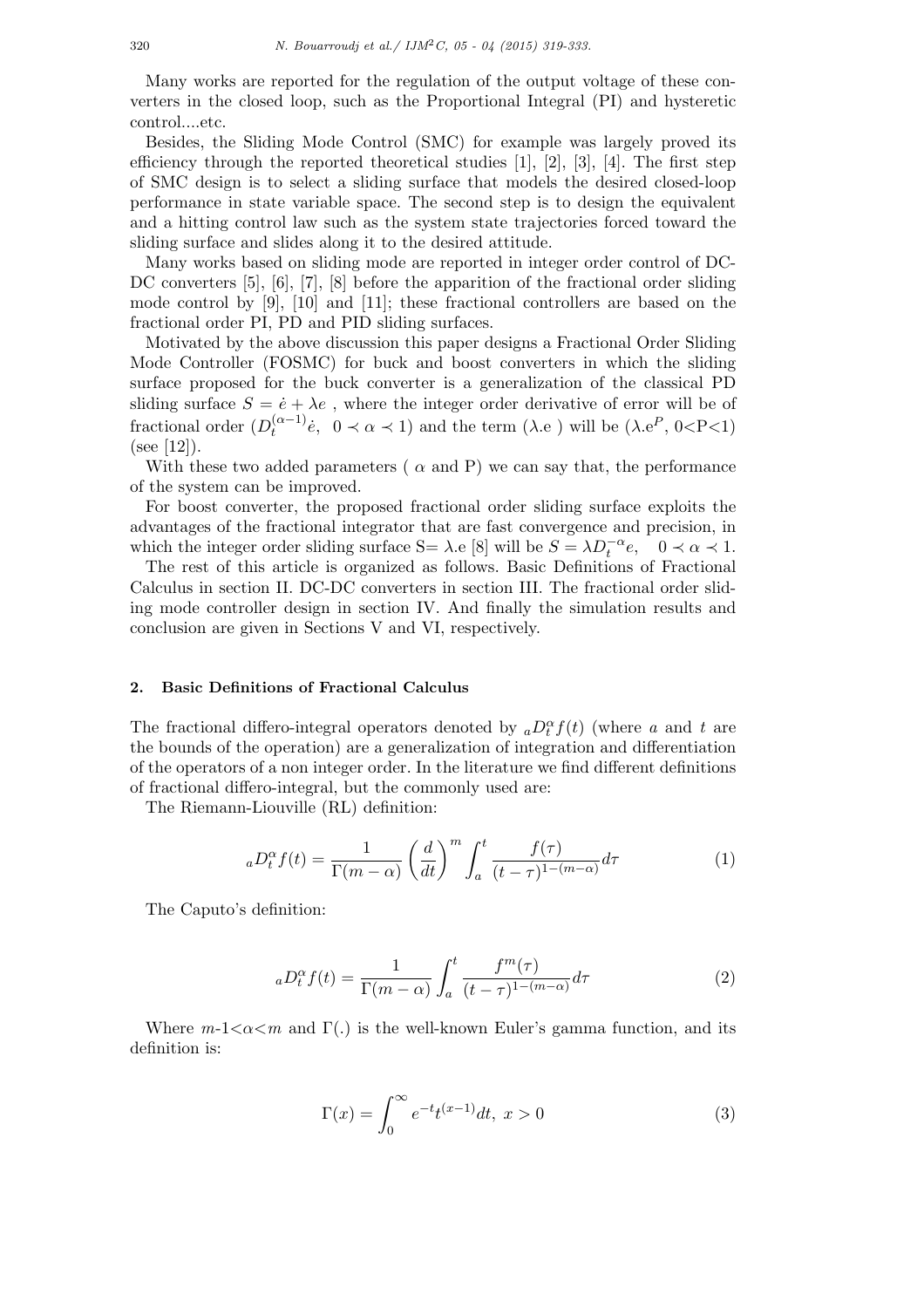On the other hand, Grunwald-Letnikov (GL) reformulated the definition of the fractional order differ-integral as follows:

$$
{}_{a}D_{t}^{\alpha}f(t) = {}_{h}\underline{\lim}_{0}\frac{1}{h^{\alpha}}\sum_{k=0}^{(t-a)/h}(-1)^{k} \binom{\alpha}{k}f(t-kh)
$$
(4)

Because the numerical simulation of a fractional differential equation is not simple as that of an ordinary differential equation [21], [22], so the Laplace transform method is often used as being a tool for the resolution of the problems arising in engineering [13], [14].

In the following, we give the Laplace transforms of the fractional order derivative given previously.

The Laplace transform of (RL) definition is as follows [13], [15]:

$$
L\left\{ {}_{0}D_{t}^{\alpha}f(t);s\right\} = s^{\alpha}F(s) - \sum_{k=0}^{(m-1)}s^{k}\left[ {}_{0}D_{t}^{(\alpha-k-1)}f(t)\right]_{t=0}
$$
(5)

The Laplace transform of Caputo's definition is given by [15]:

$$
L\left\{ {}_{0}D_{t}^{\alpha}f(t);s\right\} = s^{\alpha}F(s) - \sum_{k=0}^{(m-1)}s^{(\alpha-k-1)}f^{k}(0)
$$
\n(6)

Where  $s = jw$  denotes the Laplace operator. For zero initial conditions, the Laplace transform of fractional derivative of Riemann-Liouville, Caputo and Grunwald-Letnikov reduced to (7) [15], [16].

$$
L\left({}_{0}D_{t}^{\alpha}f(t)\right) = s^{\alpha}F(s)
$$
\n(7)

In this paper the fractional order element  $s^{\alpha}$  is approximated with Oustaloup's filter. The Oustaloup's filter [17] is based on the approximation of a function of the form:

$$
G(s) = s^{\alpha}, \ \alpha \in R^{+}
$$
 (8)

By a rational function:

$$
\hat{G}(s) = K' \prod_{k=-N'}^{N'} \frac{s+w'_k}{s+w_k} \tag{9}
$$

Where the parameters of this function (zeros, poles, and gain) can be determined by the following formulas: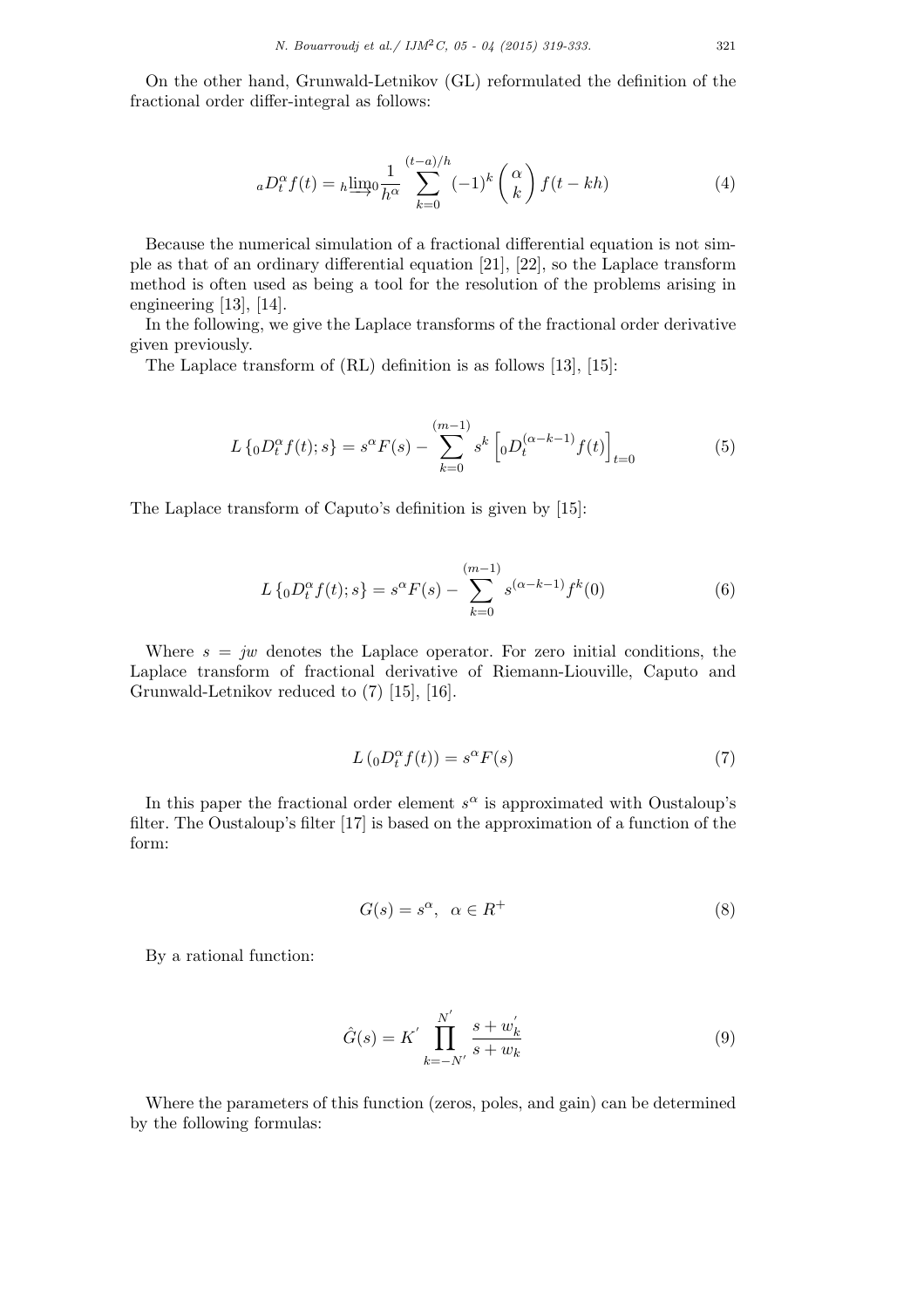$$
w'_{k} = w_{b} \cdot \left(\frac{w_{h}}{w_{b}}\right)^{(k+N'+0.5(1-\alpha))/(2N'+1)} \n w'_{k} = w_{b} \cdot \left(\frac{w_{h}}{w_{b}}\right)^{(k+N'+0.5(1+\alpha))/(2N'+1)} \n K = w_{h}^{\alpha}
$$
\n(10)

 $(2N'+1)$  is the order of the filter,  $w_b$  and  $w_h$  are respectively the Low and High transient-frequencies.

The following properties of Caputo's definition are used in this paper:

Fractional order derivative of fractional integration of a function  $f(t)$  [15]:

$$
D_t^{\alpha} \left( D_t^{-\alpha} f(t) \right) = f(t) \tag{11}
$$

Fractional integration of fractional order derivative of a function  $f(t)$  [15]:

$$
D_t^{-\alpha} \left( D_t^{\alpha} f(t) \right) = f(t) - f(0) \quad \text{for} \quad 0 < \alpha < 1 \tag{12}
$$

### **3. DC-DC Converters**

The DC/DC converters are electronic circuits allow to generate a continuous and variable source of tension from a continuous and fixed source of tension.

In general case these converters consist of a switch  $(S_w)$  with control input *u* between 0 and 1, a fast diode *D* and *R*, *L*, *C* components.

For the controller design, it is necessary to give the mathematical model of these converters, which can be obtained by applying the two Kirchhoff's laws (current and voltage).

#### **3.1** *Boost Converter*

The boost converter as given in figure 1, it steps up the input voltage to produce a higher output voltage.



Figure 1. DC-DC Boost converter schematics

The state space equations when the power switch  $(S_w)$  is in *ON* state are represented by:

$$
\begin{array}{l}\n\dot{I}_L = \frac{1}{L} \cdot (V_i) \\
\dot{V}_o = \frac{1}{C} \cdot (\frac{V_o}{R})\n\end{array} \tag{13}
$$

And, when the power switch  $(S_w)$  is in *OFF* state: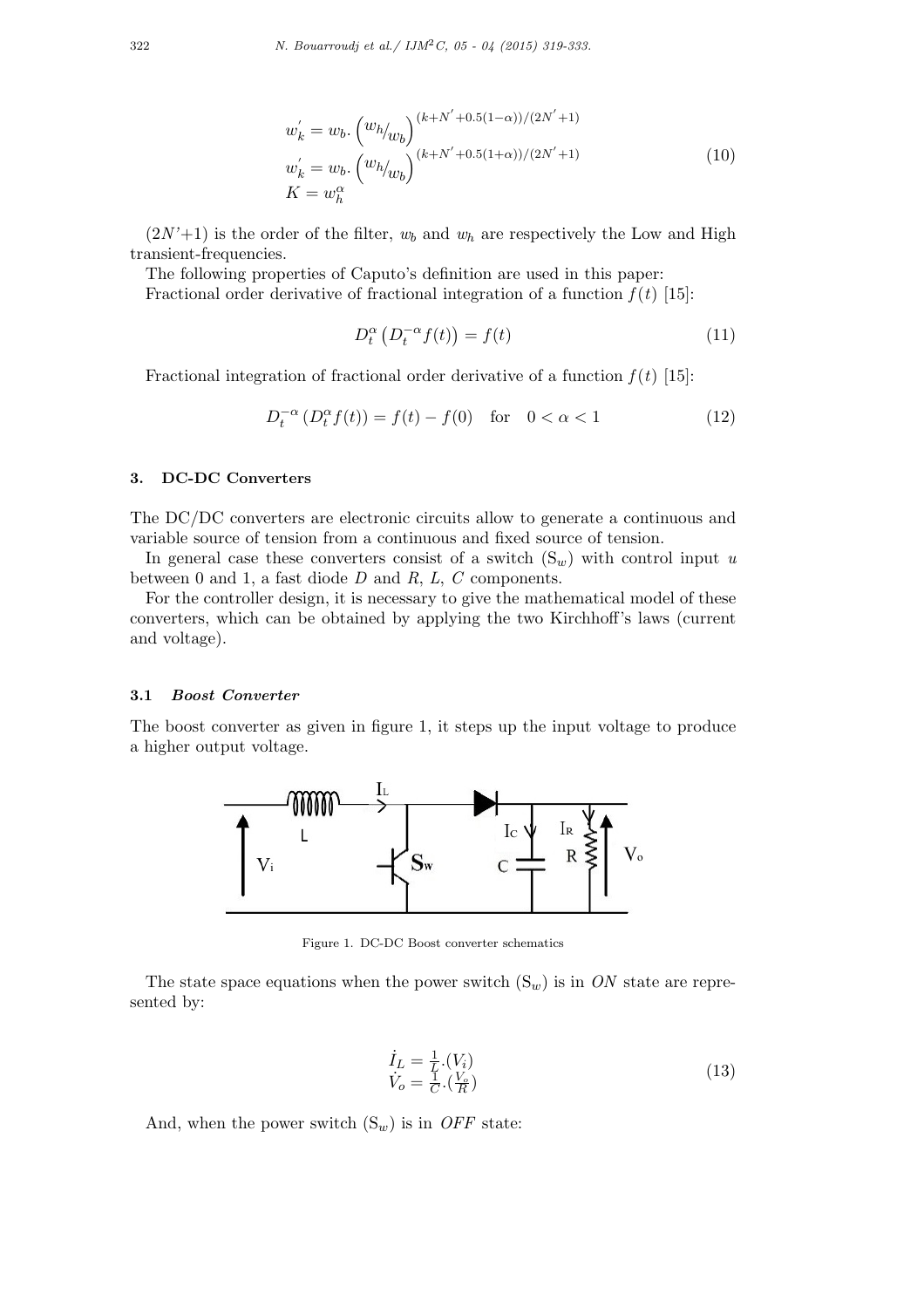$$
\begin{array}{l}\n\dot{I}_L = \frac{1}{L} \cdot (V_i - V_o) \\
\dot{V}_o = \frac{1}{C} \cdot (I_L - \frac{V_o}{R})\n\end{array} \tag{14}
$$

The selection of the output voltage  $(V_o)$  and inductor current  $(I_L)$  as state variables of the system, such as:

$$
\begin{aligned}\nx_1 &= I_L\\
x_2 &= V_o\n\end{aligned} \tag{15}
$$

Leads to state space model describing the system as the following:

$$
\begin{array}{l}\n\dot{x}_1 = \frac{(V_i - x_2)}{L} + \frac{x_2}{L} .u \\
\dot{x}_2 = \frac{1}{C} (x_1 - \frac{x_2}{R}) - \frac{x_1}{C} .u\n\end{array} \tag{16}
$$

Where the two equations below are considered for simplification of calculations:  $f_1(x) = \frac{(V_i - x_2)}{L}, \quad b_1(x) = \frac{(x_2)}{L}$  $f_2(x) = \frac{1}{C}(x_1 - \frac{x_2}{R}), \quad b_2(x) = \frac{-(x_1)}{C}$ 

# **3.2** *Buck Converter*

The buck converter as shown in figure 2, is a voltage step down and current step up converter.



Figure 2. DC-DC Buck converter schematics

When the ideal switch  $(S_w)$  is in *ON* state, the dynamics of the inductor current  $I_L(t)$  and the output voltage  $V_o(t)$  are given by:

$$
\begin{aligned} \dot{I}_L &= \frac{1}{L} \cdot (V_i - V_o) \\ \dot{V}_o &= \frac{1}{C} \cdot (I_L - \frac{V_o}{R}) \end{aligned} \tag{17}
$$

And when the switch (S*w*)*isinOFFstate* :

$$
\begin{aligned}\n\dot{I}_L &= \frac{1}{L} \cdot (V_o) \\
\dot{V}_o &= \frac{1}{C} \cdot (I_L - \frac{V_o}{R})\n\end{aligned} \tag{18}
$$

Selecting the output voltage  $(V_o)$  and its derivative  $(dV_o/dt)$  as system state variables, that is: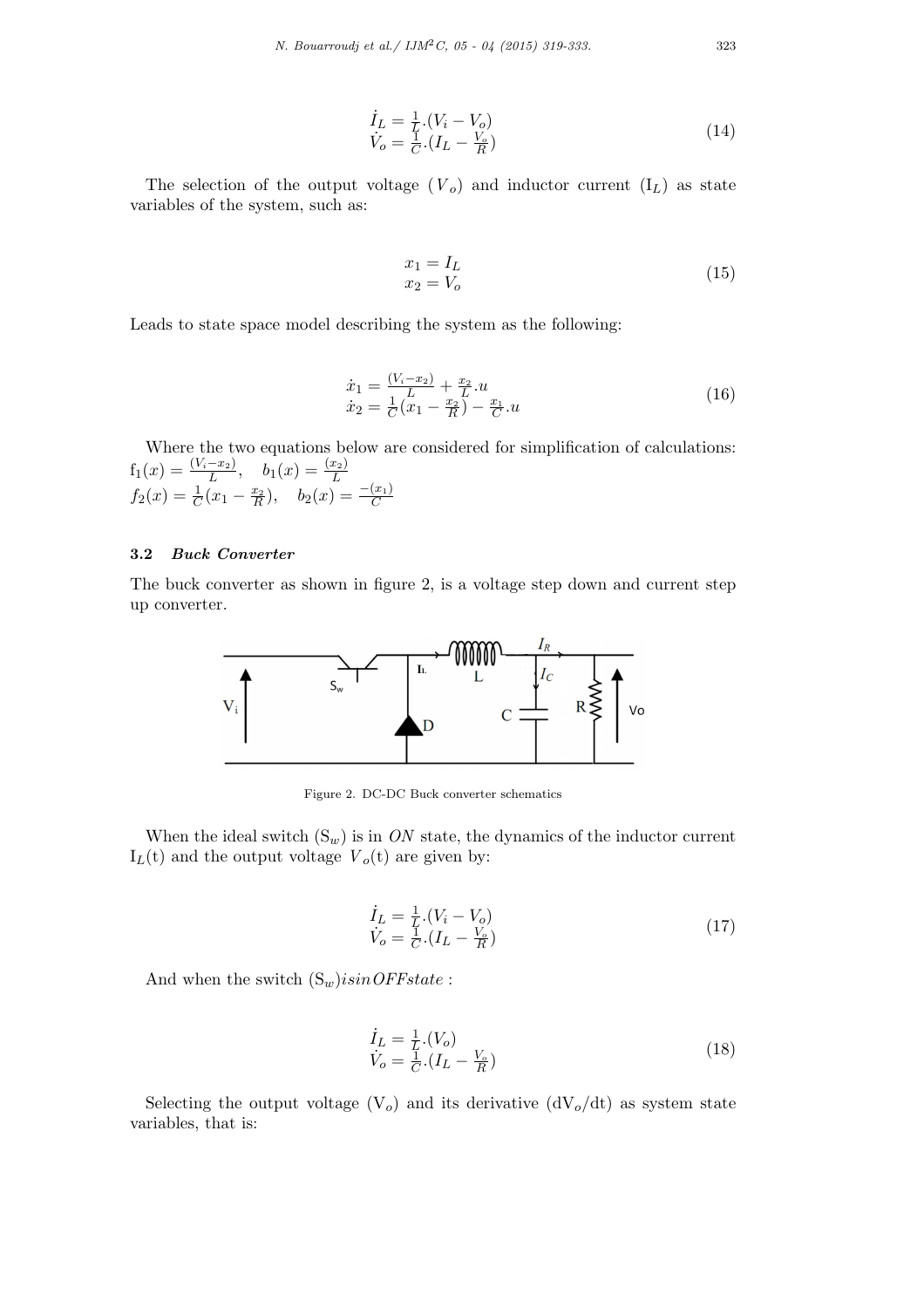$$
x_1 = V_o
$$
  
\n
$$
x_2 = V_o
$$
\n(19)

Leads to the state space model describing the system, derived as:

$$
\begin{aligned}\n\dot{x}_1 &= x_2\\ \n\dot{x}_2 &= -\frac{x_1}{LC} - \frac{x_2}{RC} + \frac{V_i}{LC}u\n\end{aligned} \tag{20}
$$

For the controller design we set the following simplification:  $f_1(x) = -\frac{x_1}{LC} - \frac{x_2}{RC}$  and  $b_1(x) = \frac{V_i}{LC}$ 

# **4. Fractional order Sliding Mode Controller (FOSMC) Design**

The sliding mode control strategy is divided into three steps such as:

- (1) **Selection of sliding surface**: it is usually designed to full fill the desired control objectives.
- (2) **Calculation of the controller**  $u(t)$  which is given by the following equation :

$$
u(t) = u_{eq}(t) + u_n(t)
$$
\n<sup>(21)</sup>

Where  $u_{eq}$  is the equivalent control law that is derived by setting  $\dot{S}(t) = 0$ , *un*is called the discontinuous (or attractive) control low.

(3) **Stability analysis**: For the stability analysis, the candidate Lyapunov function given below is considered:

$$
V = \frac{1}{2}S^2\tag{22}
$$

We say the system is stable when we have:

$$
\dot{V} = S\dot{S} \le 0\tag{23}
$$

# **4.1** *FOSMC for Boost Converter*

For the boost converter presented by equation (16), we propose the following sliding surface based on fractional order integrator as follows:

$$
S(t) = \lambda D_t^{-\alpha} e(t)
$$
\n(24)

Where  $e(t) = x_1(t) - x_{1d}(t)$ ,  $\lambda$  is positive constant, and  $0 \prec \alpha \prec 1$ 

**Remark**: it is clear that selecting  $\alpha = 0$  the classical sliding surfaces  $S(t) = \lambda e(t)$ can be recovered [7].

The desired current  $(x_1)$  is obtained from the outer voltage loop as followings [7]: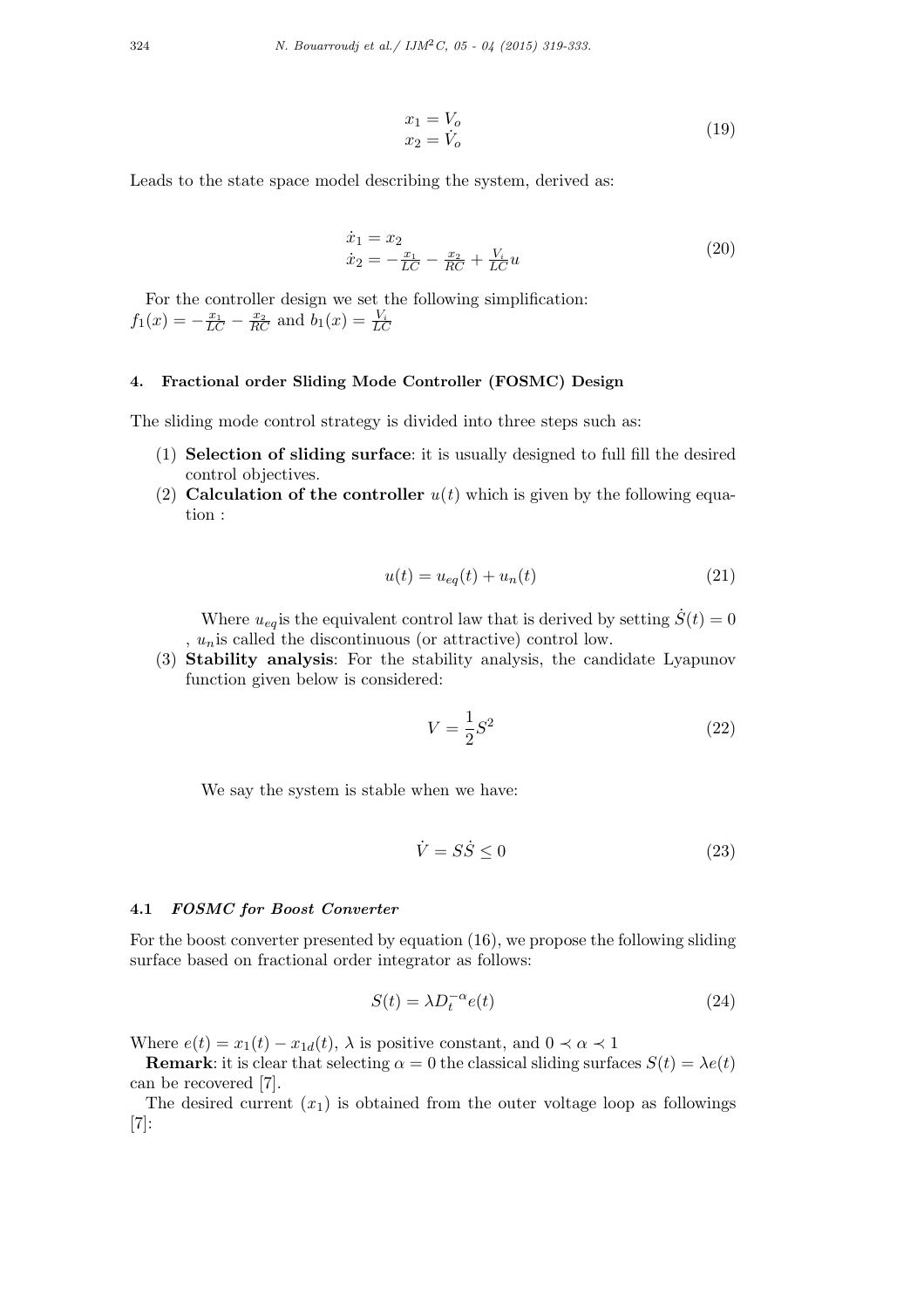$$
x_{1d} = \frac{V_o^2}{R.V_i}
$$
\n
$$
\tag{25}
$$

Differentiating both sides of (24) to the order unity yields the equality in (26):

$$
\dot{S}(t) = \lambda D_t^{-\alpha} \dot{e}(t) \n= \lambda D_t^{-\alpha} (\dot{x}_1(t) - \dot{x}_{1d}(t)) \n= \lambda D_t^{-\alpha} (f_1(x) + b_1(x).u - \dot{x}_{1d}(t))
$$
\n(26)

By setting  $\dot{S}(t) = 0$  the equivalent control is obtained, and it has the owing formula:

$$
u_{eq}(t) = \frac{-1}{b_1(x)} (f_1(x) - \dot{x}_{1d}(t))
$$
\n(27)

Then, the global control is given by:

$$
u(t) = \frac{-1}{b_1(x)} (f_1(x) - \dot{x}_{1d}(t) + K.D_t^{\alpha}(sgn(S)))
$$
\n(28)

Where:

$$
sgn(S) = \begin{cases} -1 & if & S \prec 0 \\ 0 & if & S = 0 \\ 1 & if & S \succ 0 \end{cases}
$$
 (29)

The following figure shows the functional diagram of proposed FOSMC for DC-DC Boost converter.



Figure 3. Functional diagram of proposed FOSMC for boost converter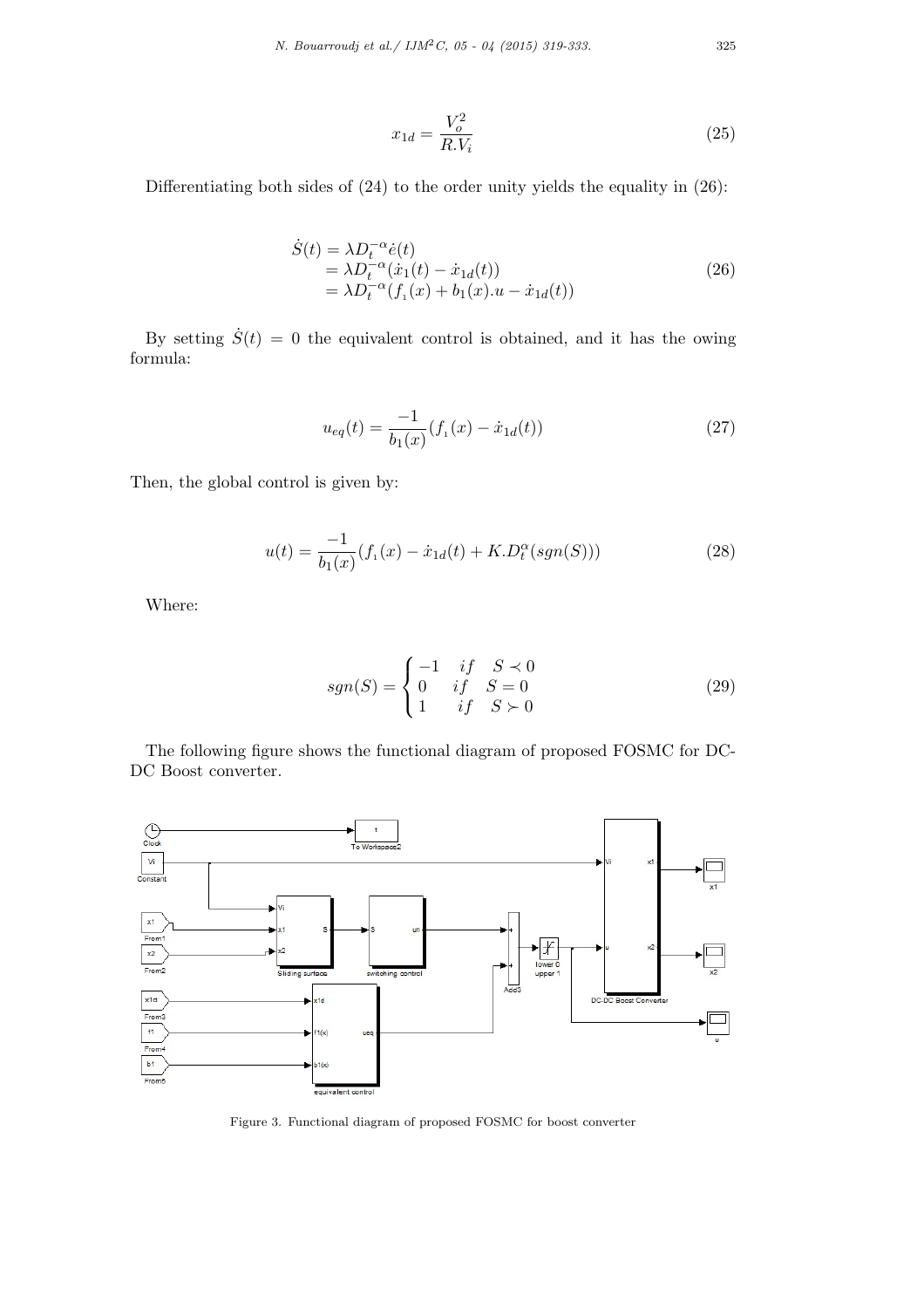For the stability analysis, substituting of (28) in (26) results:

$$
\dot{S}(t) = -\lambda \cdot K \cdot (sgn(S(t))) - \lambda \cdot K \cdot (sgn(S(0))) \tag{30}
$$

For initial condition  $x_1(0) = 0$ , the sliding surface *S* at  $t=0$  is 0, then equation (30) can be rewritten as the following:

$$
\dot{S}(t) = -\lambda \cdot K \cdot (sgn(S(t)))\tag{31}
$$

Using equation (23):

$$
S\dot{S} = -\lambda.K.S.(sgn(S))
$$
  
=  $\lambda.K.|S| \le 0$  (32)

As conclusion, the proposed sliding surface can satisfy the stability condition; on the other hand the *sgn* function can causes the chattering phenomenon; and to avoid this problem we replace the *sgn* function by a saturation (*sat*) one; and the control signal  $u(t)$  will be:

$$
u(t) = \frac{-1}{b_1(x)} (f_1(x) - \dot{x}_{1d}(t) + K.D_t^{\alpha}(sat(S)))
$$
\n(33)

where:

$$
sat(\phi) = \begin{cases} \phi & if \ |\phi| < 1\\ sgn(\phi) & if \ |\phi| \ge 1 \end{cases}
$$
 (34)

#### **4.2** *FOSMC for Buck Converter*

For the Buck converter presented by (20), firstly we define the following fractional order sliding surface using Caputo's definition as:

$$
S = D_t^{(\alpha - 1)} \dot{e} + \lambda e^P \tag{35}
$$

This proposed sliding surface is somewhat similar to [12], it has the potential to improve the control performance, because extra real parameters  $\alpha$  and  $P$  are involved.

Where  $e = x_1 - x_{1d}$ ,  $\lambda$  is positive constant, and  $0 < \alpha$ ,  $P < 1$ .

**Remark**: It is clear that selecting  $\alpha = P = 1$ , the classical sliding surface  $S = \dot{e} + \lambda e$ can be recovered.

Differentiating both sides of  $(35)$  to the order unity yields the equality in  $(36)$ ;

$$
\dot{S} = D_t^{(\alpha - 1)}(\ddot{x}_1 - \ddot{x}_{1d}) + \lambda P(e^{(P-1)}\dot{e})
$$
\n(36)

The expression of the equivalent control is easily derived by setting  $\dot{S} = 0$  as:

$$
u_{eq} = \frac{-1}{b_1(x)} \left[ f_1(x) - \ddot{x}_{1d} + \lambda P \cdot D_t^{(1-\alpha)} (e^{(P-1)} \cdot \dot{e}) \right]
$$
(37)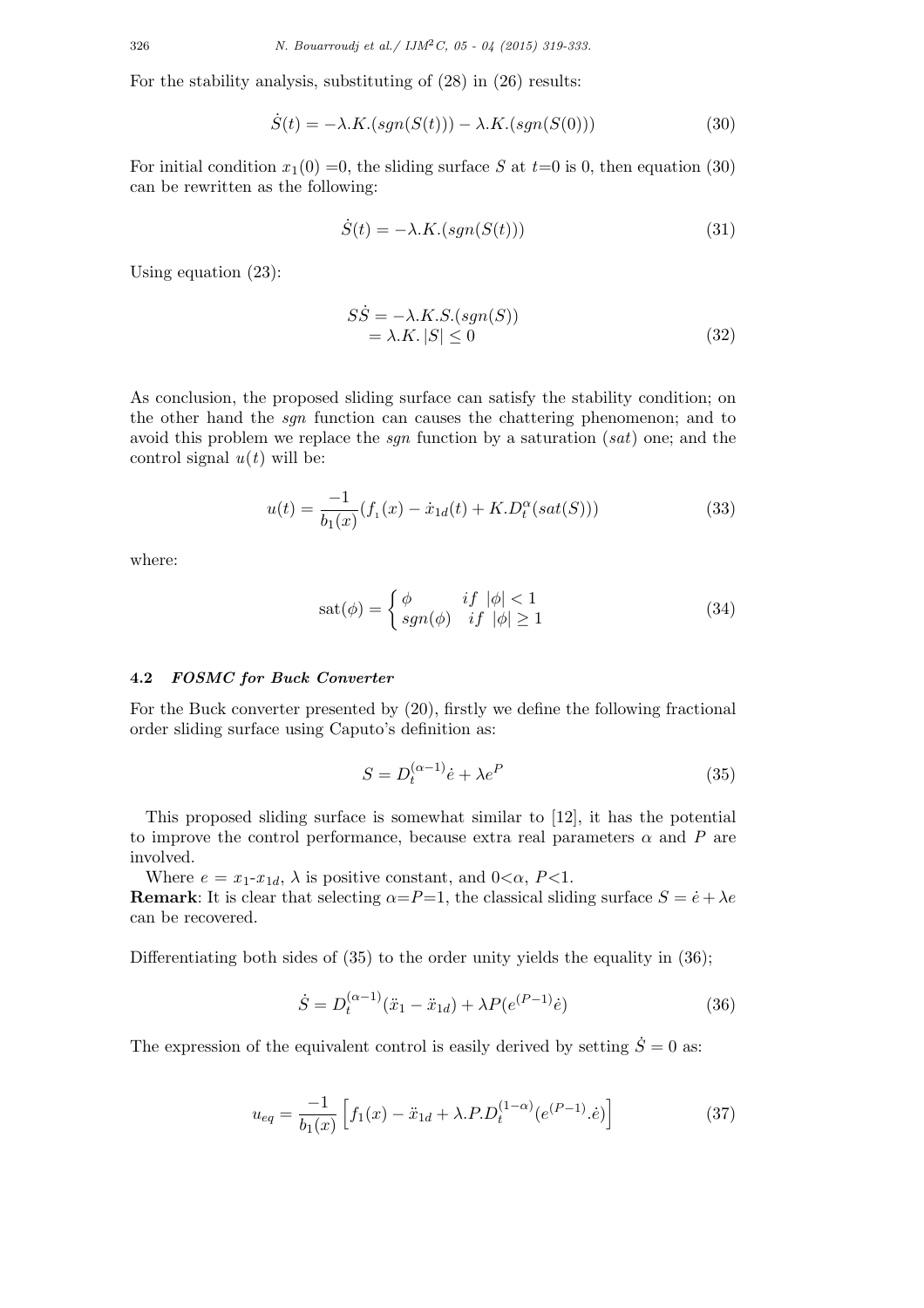The switching or attractive control  $u_n$  is generally equal to  $(-K\text{sign}(S))$ . But a large control gain *K* often causes the chattering effect. In order to tackle this problem, several method of SMC with reaching law, were designed [18], [19]. In this paper we chose the one of [20] given by the following equation of integer order:

$$
u_n = -Ksign(S) - \rho S \tag{38}
$$

Because the controller is of fractional order, this structure will be modified (see below) to satisfy the stability condition.

Then, the global fractional order sliding mode controller *u* will be:

$$
u = \frac{-1}{b(x)} \left[ f(x) - \ddot{x}_{1d} + \lambda.P.D_t^{(1-\alpha)}(e^{(P-1)}.\dot{e})...\n+ D_t^{(1-\alpha)}(Ksgn(S) + \rho.S) \right]
$$
\n(39)

The following figure summarizes the developed controller for DC-DC buck converter.



Figure 4. Functional diagram of proposed FOSMC for buck converter

Substituting (39) into (36), and taking into account the properties in (11) and (12), results in:

$$
S\dot{S} = S\left[-\lambda.P.e^{(P-1)}(0).\dot{e}(0) - (Ksgn(S) + \rho.S)\right] \tag{40}
$$
  
-(K.sgn(S(0)) + \rho.S(0))

If one assume that:

 $-\lambda \cdot Pe^{(P-1)}(0) \cdot \dot{e}(0) - (K \cdot sgn(S(0)) + \rho \cdot S(0)) = 0$  then simply:

$$
S\dot{S} = S [-(Ksgn(S) + \rho.S)] = -K |S| - \rho.S^2 \le 0
$$
\n(41)

Otherwise, if: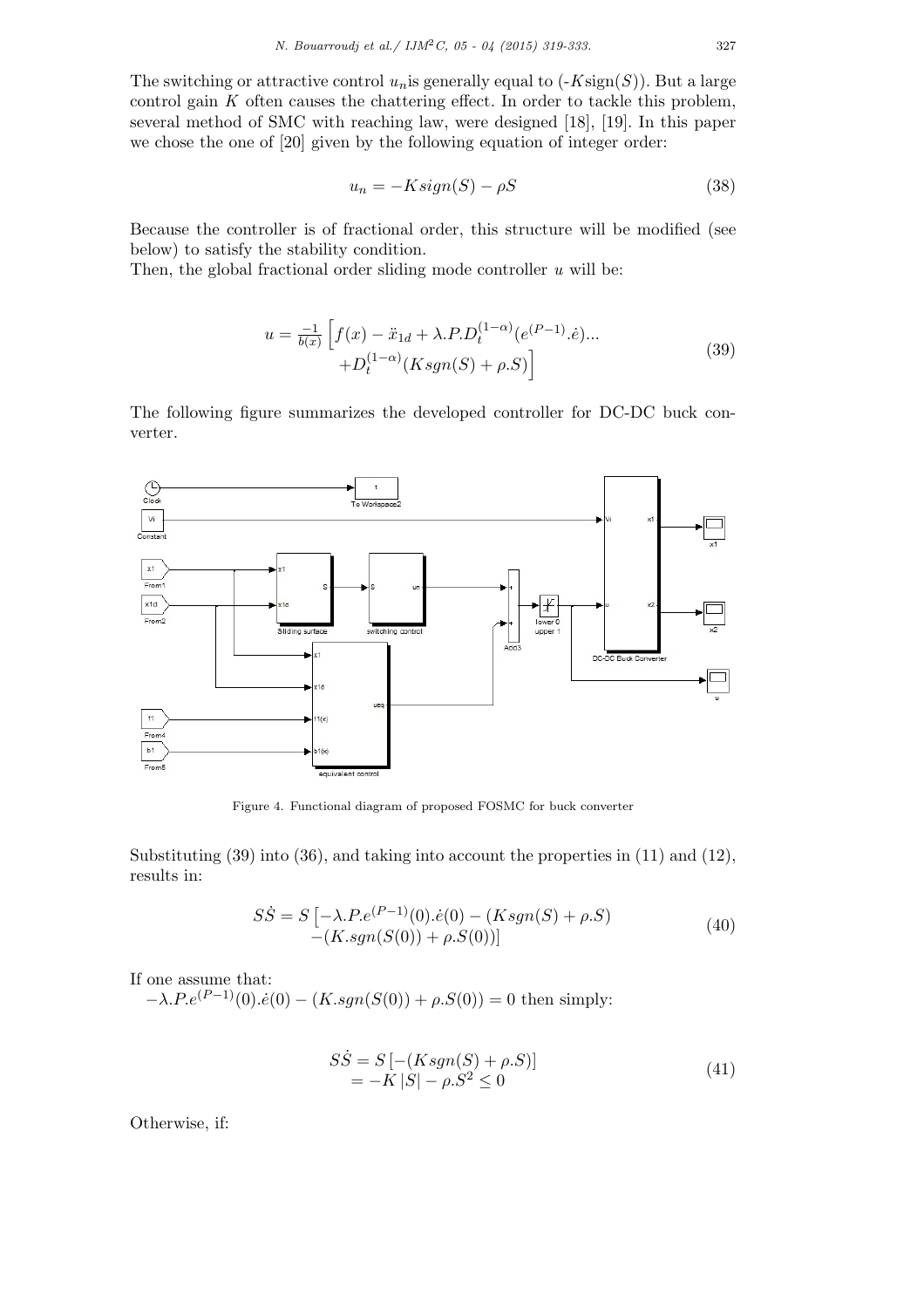$$
\lambda.P.e^{(P-1)}(0).e(0) + (K.sgn(S(0)) + \rho.S(0)) \le \zeta
$$
\n(42)

This lets us have:

$$
S\dot{S} = S [-(Ksgn(S) + \rho.S) - \zeta] = -(K + \zeta) |S| - \rho.S^2 \le 0
$$
\n(43)

In summary; the proposed fractional order sliding surface can guarantee the stability condition.

# **5. Simulation Results**

## **5.1** *For Boost Converter*

The simulation of the functional diagram in figure 3 is carried out using the "Matlab/Simulink" tools with different cases. Where the following specifications are used.

Parameters of the converter:  $L=10$  mH,  $C=100 \mu$ F.

Parameters of the controller:  $\lambda=10$ ,  $K=20$ ,  $\alpha=$  variable.

First case:

 $R=30 \Omega$ ,  $V_o=40$  volt,  $V_i=12$  volt.

Second case:

*R*: variable from 50 to 30  $\Omega$ .

Third case:

*V* i: variable from 12 to 20 volt.

Fourth case:

*V* o: variable from 40 to 25 volt.

The obtained results are given in the following figures.



Figure 5. Simulation results of the first case for boost converter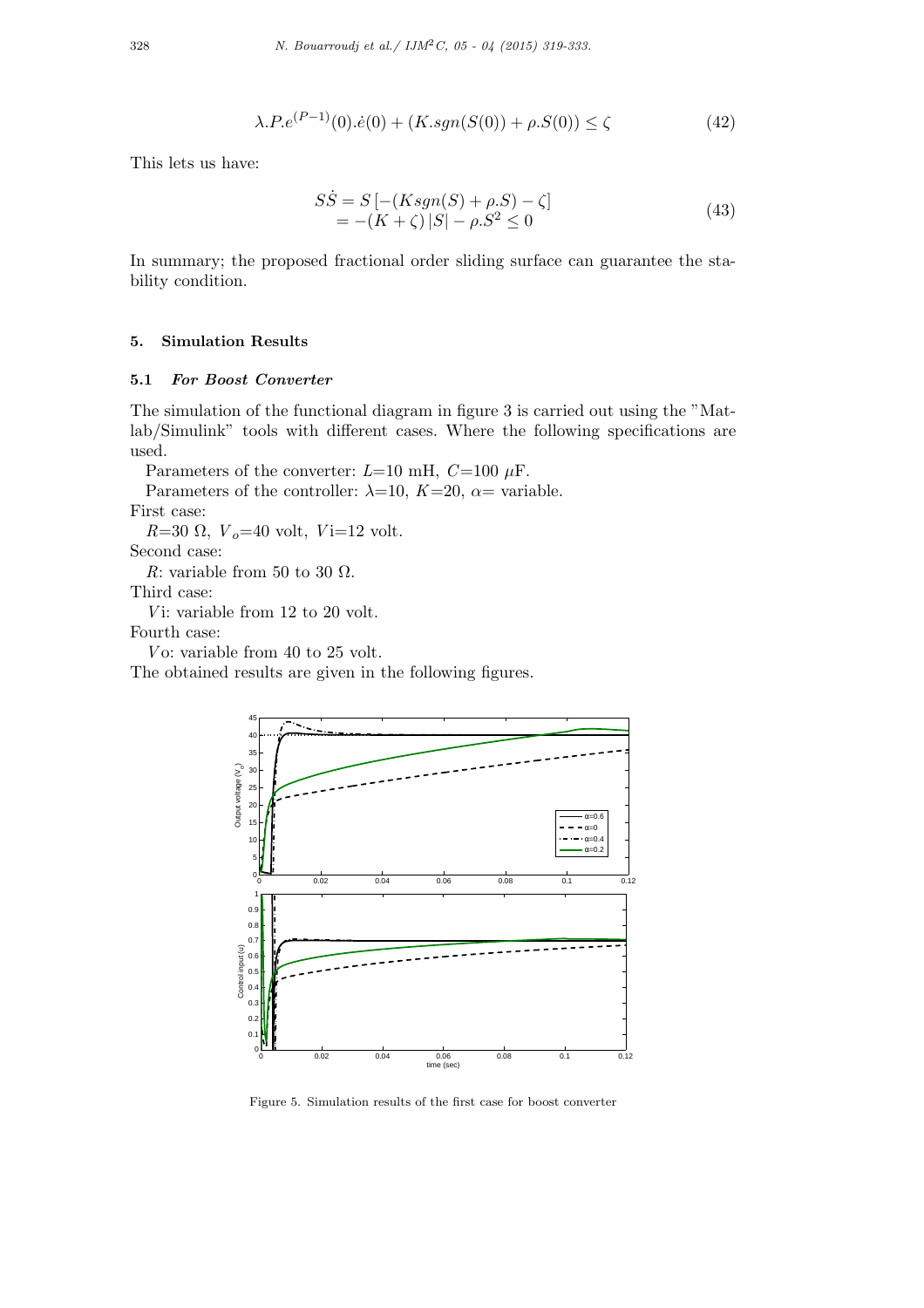

Figure 6. Simulation results of the second case for boost converter



Figure 7. Simulation results of the third case for boost converter

From the simulation results given by figures 5-8, it can be seen that the proposed approach of FOSMC gives the best results compared to the conventional one of integer order, and that is due to the integrator effect that it can accelerate the settling time around *S*=0.

# **5.2** *For Buck Converter*

For the simulation of the functional diagram of figure 4, the used parameters are the following:

Buck converter:  $L=10$   $mH$ ,  $C=100 \mu F$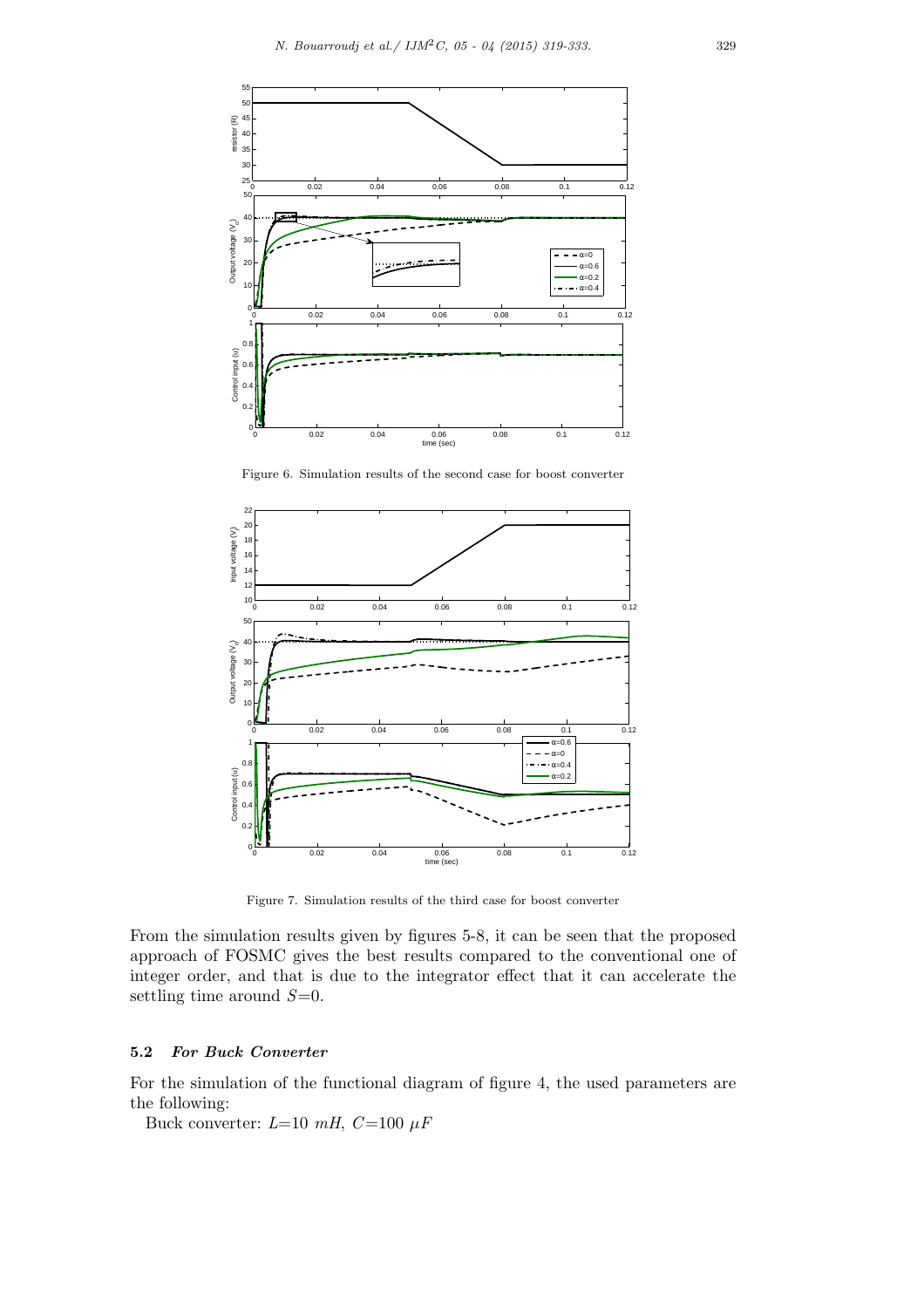

Figure 8. Simulation results of the fourth case for boost converter

Controller:  $\lambda = 7$ ,  $P=0.25$ ,  $\alpha = 0.8$ ,  $K=35$ ,  $\rho = 60$ .

The following cases are discussed:

First case:

 $V_{in}=24$  volt, Vo= 12 volt and  $R=50 \Omega$ . Second case:

*R*: variable from 50 to 30  $\Omega$ .

Third case:

 $V_i$ : variable from 15 to 20 volt.

Fourth case**:**

*V* o: variable from 12 to 20 volt.

The simulation results are shown in the following figures:

From figures 9-12, it is clear that the proposed FOSMC gives the best control specification such as small settling time, and precision in trajectory tracking, compared with the classical one of integer order, because of the two added extra parameters *α* and *P*.

# **6. Conclusion**

In this paper a proposed fractional order sliding mode control techniques are investigated for the DC-DC buck and boost converters. The obtained simulations results with different cases confirm the effectiveness and robustness of these control techniques, which give best results in term of small settling time and precision compared with classical SMC based on integer order sliding surfaces.

Ongoing research will involve an optimization of the proposed controller, using the intelligence of particle swarms. Also we will try to implement the optimized controller on FPGA or DSP circuit.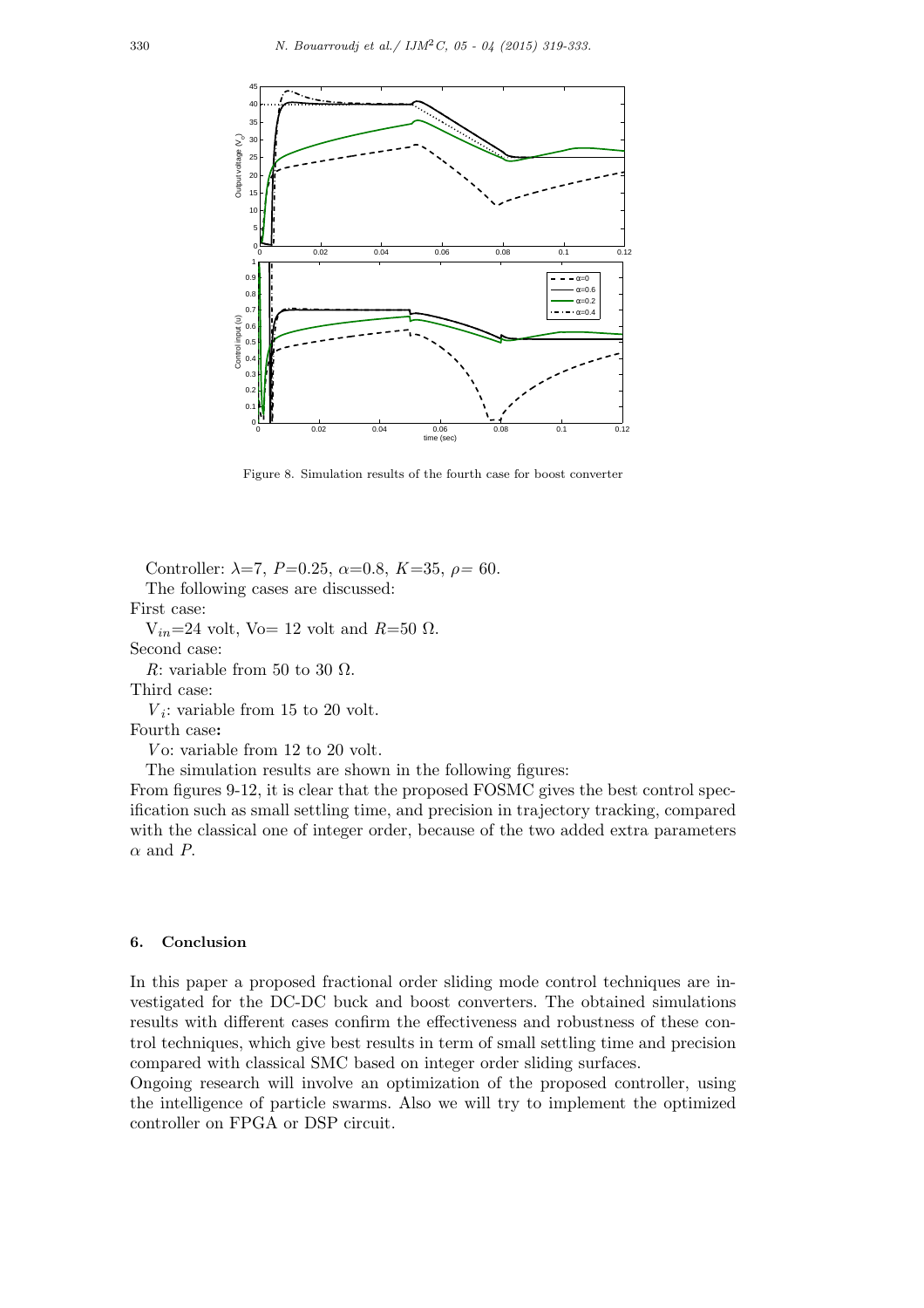

Figure 9. Simulation results of the first case for buck converter



Figure 10. Simulation results of the second case for buck converter

### **References**

- [1] O. Alain, L. Francois, M. Benoit and M. N. Florence , *Frequency-band complex noninteger differentiator: characterization and synthesis*, IEEE Trans. Circuits Syst. I Fundam. Theory Appl, **47 (1)** (2000) 25-39 .
- [2] A. Bartoszewicz and P. Lesniewski, *Reaching Law Approach to the Sliding Mode Control of Periodic Review Inventory Systems*, IEEE transactions on automation science and engineering, **11 (3)** (2014).
- [3] N. Bouarroudj, D. Boukhetala and F. Boudjema, *A Hybrid Fuzzy Fractional Order PID Sliding-Mode Controller design using PSO algorithm for interconnected Nonlinear Systems*, CEAI, **17 (1)** (2015) 41-51.
- [4] A. J. Calderon, B. M. Vinagre and V. Feliu, *Fractional order control strategies for power electronic buck-converters*, Signal Processing, **86** (2006) 2803-2819.
- [5] S. Dadras and H. R. Momeni, *Fractional terminal sliding mode control design for a class of dynamical systems with uncertainty*, Commun Nonlinear Sci Numer Simulat, **17** (2012) 367-377.
- [6] A. K. Dhar and J. Mondal, *Effect of Counterpropagating Capillary Gravity Wave Packets on Third Order Nonlinear Evolution Equations in the Presence of Wind Flowing Over Water*, International Journal of Mathematical Modelling Computations, **5 (3)** (2015) 277- 289.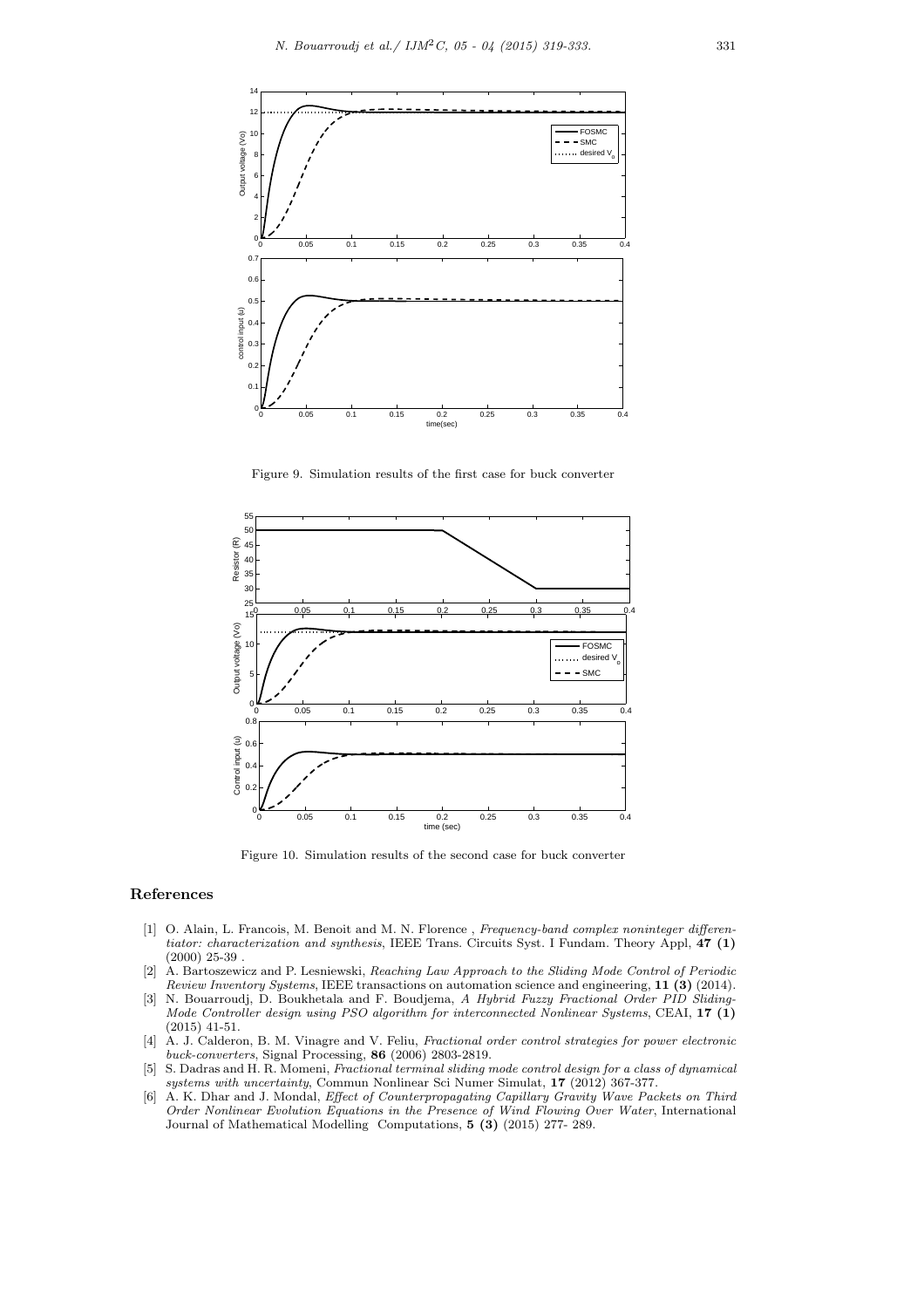

Figure 11. Simulation results of the third case for buck converter



Figure 12. Simulation results of the fourth case for buck converter

- [7] M. O. EFE, *Fractional order sliding mode control with reaching law approach*, Turk J Elec Eng Comp Sci, **18 (5)** (2010).
- [8] C. J. Fallaha, M. Saad, H. Y. Kanaan and K. Al Haddad, *Sliding-Mode Robot Control With Exponential Reaching Law*, IEEE transactions on industrial electronics, **58 (2)** (2011).
- [9] S. H. HosseinNia, D. Sierociuk, A. J. Calderon and B. M. Vinagre, *Augmented System Approach for Fractional Order SMC of a DC-DC Buck Converter*, Proceedings of FDA-10. The 4th IFAC Workshop Fractional Differentiation and its Applications.
- [10] S. H. HosseinNia and B. M. Vinagre, *Direct Boolean Integer and Fractional Order SMC of Switching Systems: Application to a DC-DC Buck Converter*, Proceedings of FDA-10. The 4th IFAC Workshop Fractional Differentiation and its Applications.
- [11] A. Hussain, A. Kumar and L. Behera, *Sliding mode control of a buck converter for maximum power point tracking of a solar panel*, 2013 ieee international conference on control applications (cca) part of 2013 IEEE multi-conference on systems and controlhyderabad, india, (2013) 28-30.
- [12] H. Komurcugil, *Adaptive terminal sliding-mode control strategy for DC-DC buck converters*, ISA